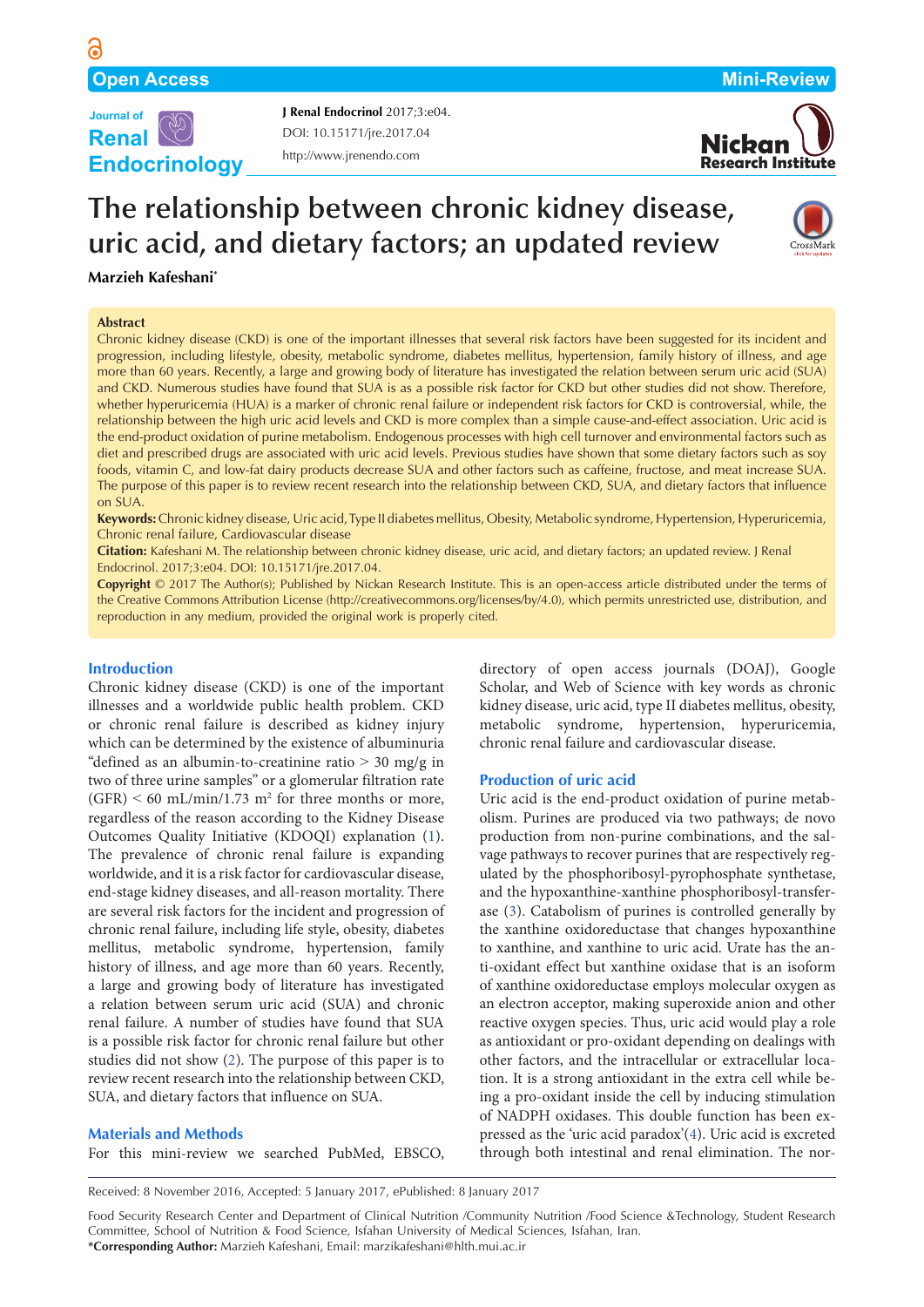# **Implication for health policy/practice/research/ medical education**

Numerous studies have found that serum uric acid (SUA) is as a possible risk factor for chronic kidney disease (CKD) but other studies did not show. Therefore, whether hyperuricemia is a marker of chronic renal failure or independent risk factors for CKD is controversial, while, the relationship between the high uric acid levels and CKD is more complex than a simple cause-and-effect association.

mal reference interval of blood uric acid in human is 1.5 to 6.0 mg/dL and 2.5 to 7.0 mg/dL in women and men, respectively [\(3](#page-3-2)).

Hyperuricemia (HUA) is defined as a SUA level > 7.0 mg/dL in males and  $>6.0$  mg/dL in females [\(5](#page-3-4)). HUA may happen due to decreased excretion, increased production, or a combination of both mechanisms. Decreased excretion is responsible for most causes of HUA. Urate handling by the kidneys consists of filtration, reabsorption, and secretion at the glomerulus, and lastly, post-secretory reabsorption. Altered uric acid excretion can result from reduced glomerular filtration, diminished tubular secretion, or enhanced tubular reabsorption. While decreased urate filtration may not cause primary HUA, it can contribute to the kidney insufficiency (1). Epidemiologic investigations have exhibited that high SUA level is a marker of tissue injury, oxidative stress and kidney failure ([6](#page-3-5),[7](#page-3-6)).

# **CKD and hyperuricemia**

Results from observational studies indicated that raised levels of SUA may forecast the development and progression of chronic renal failure. Weiner et al performed a community-based cohorts study on 13 338 participants with normal kidney and determined that raised SUA level is a modest, an independent risk factor for occurrence of chronic renal failure ([8\)](#page-3-7). In another cohort study, which performed on 2337 type II diabetes mellitus patients with a mean follow-up interval of 4.6 years, it was detected that the SUA level is significantly related to CKD progression [\(9\)](#page-3-8). Furthermore, a meta-analysis containing 15 cohort studies with 99 205 persons and 3492 incident CKD cases exhibited that the relative risk of CKD was 22% higher per one mg/dL increase in serum UA level, thus advocated a positive relation between chronic renal failure and SUA [\(10\)](#page-3-9).

Zoppini et al in a large prospective study, showed that baseline HUA predicts the incidence of chronic renal failure in type II diabetes mellitus patients in the future [\(11\)](#page-3-10). In a cohort study, which was done on 17 000 patients in a Kaiser Permanente database, showed the decline of uric acid below 6 mg/dL was associated with a 37% reduction in renal endpoints [\(12\)](#page-3-11).

In addition to the observational studies, results from several interventional studies suggest that effectual medical treatment of HUA may slow the progress of chronic renal failure, therefore, delaying the dialysis in chronic renal failure patients. In a prospective study of

21 475 healthy person in a 7-year follow up duration, SUA was associated with more presence of kidney disease. Additionally, higher SUA level was accompanied with higher probability of CKD incidence [\(13\)](#page-3-12). Furthermore, analysis of data from 656 108 patients followed for a mean of 8.0 years in Taiwan revealed that uric acid deposition was associated with 57% increase in the incidence of endstage renal disease [\(14\)](#page-3-13).

The result of a randomized controlled trial (RCT) that was performed on 54 chronic renal failure patients with HUA to investigate the impact of allopurinol on kidney disease progression showed SUA significantly decreased, and kidney function was preserved in cured patients after 12 months  $(15)$ .

Other risk factors such as obesity, hypertension, and metabolic syndrome are strongly associated with HUA [\(10](#page-3-9)[,16\)](#page-3-15). Therefore, whether HUA is a marker of chronic renal failure or may be an independent risk factors for chronic renal failure is controversial and relationship between the high uric acid levels, and chronic renal failure is more complex than a simple cause-and-effect association ([2,](#page-3-1)[17-](#page-3-16)[19\)](#page-3-17).

Some possible mechanisms have been proposed to elucidate the causative relationship between HUA and chronic renal failure, extracted from primarily studies in cell culture systems. These mechanisms include; first, vascular smooth cell proliferation with the production of oxidants, chemotactic factors, and the activation of the RAS (a GTPase) [\(20,](#page-3-18)[21\)](#page-4-0). Second, endothelial dysfunction through a diversity of mechanisms: stimulating the release of alarmins (endogenous molecules that release upon tissue destruction) from endothelial cells that activate Toll-like receptor pathways ([22\)](#page-4-1), impaired endothelial nitric oxide construction ([20](#page-3-18)), enhanced synthesis of interleukin-6, and increased insulin resistance. Endogenous processes with high cell turnover and environmental factors such as diet and prescribed drugs are associated with high uric acid levels. Diet that is the most important factor may increase or decrease blood uric acid. However, the evidence on the relationship between particular food intake and HUA is inadequate and inconsistent.

# **Dietary Factors**

Although it has been proposed that dietary factors play the main role in the improvement and development of HUA, investigations on association food intake and HUA is scarce.

# **Caffeine**

Caffeine is a bitter, white crystalline purine, a methylxanthine alkaloid, which is related chemically to the adenine and guanine comprised in deoxyribonucleic acid (DNA) and ribonucleic acid (RNA). It is extracted from seeds, nuts, or leaves of a number of plants native to South America and East Asia. Products included caffeine are coffee, tea, soft drinks ("colas"), energy drinks, and chocolate. Coffee is one of the most widely consumed beverages in the world. Coffee and tea are major source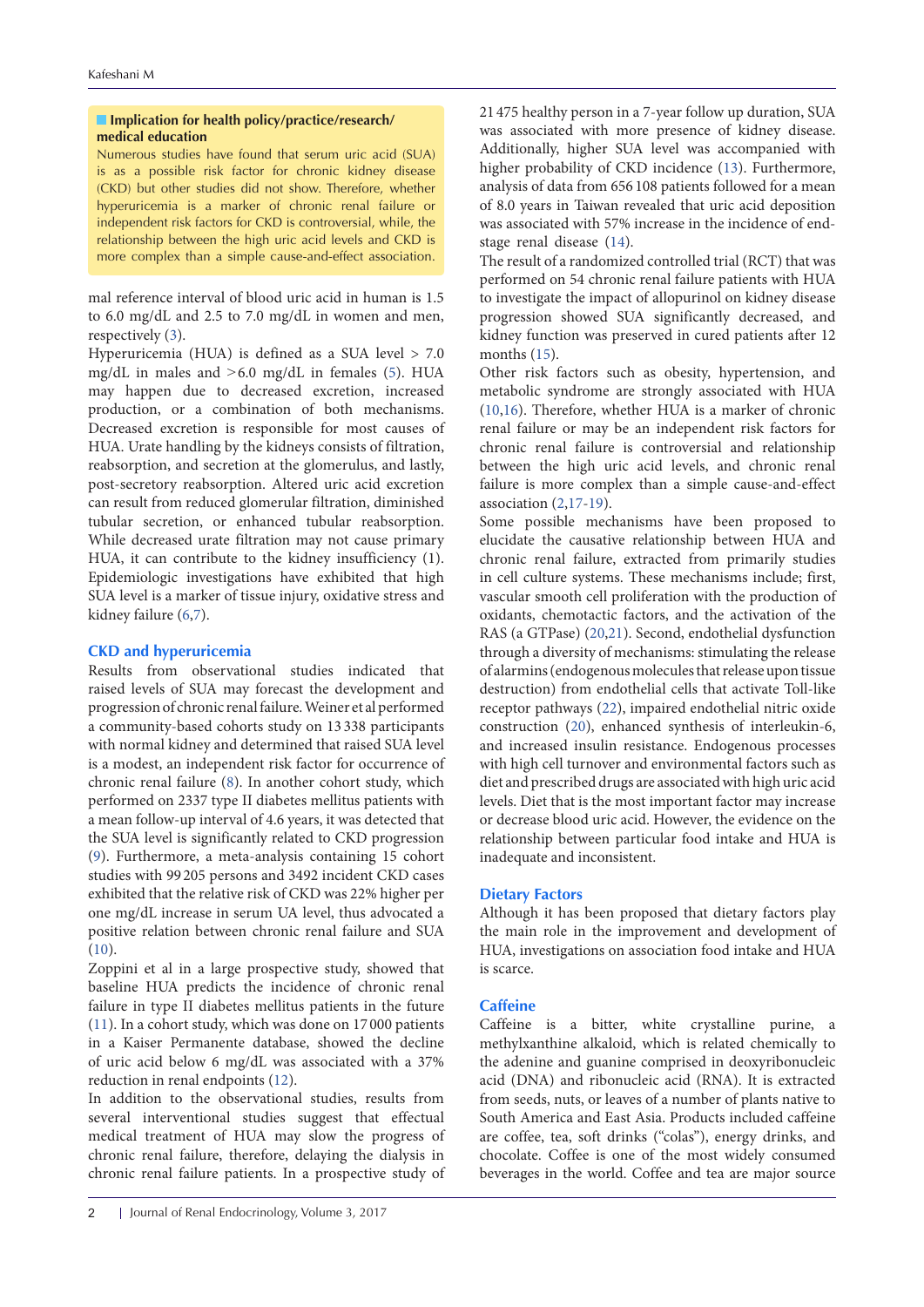of caffeine but the content of caffeine in tea is lower than that in coffee.

Studies have established that moderate caffeine drinking has favorable health effects, including mental alertness, enhanced tolerance to fatigue, and improved physical activity [\(5](#page-3-4)[,23](#page-4-2)[-27](#page-4-3)). Conversely, the excessive consumption of caffeine might also be related to adverse effects, such as restlessness, anxiety, and an increased danger of hypertension ([23\)](#page-4-2).

The influence of caffeine on the SUA level is controversial. The most studies exhibited that common coffee intake might reduce SUA levels [\(24-](#page-4-4)[27\)](#page-4-3). In contrast, some study determined that the drinking of green tea or coffee was associated with a higher level of SUA [\(28,](#page-4-5)[29\)](#page-4-6). Two epidemiological observations suggested no association existed between caffeine intake and SUA level in the US population [\(25,](#page-4-7)[30\)](#page-4-8).

The mechanism of caffeine on the regulation of SUA level has not exactly been determined. One possible mechanism is demethylation caffeine (1,3,7-trimethylxanthine) into three dimethylxanthine (i.e., paraxanthine, theobromine and theophylline), which result of the inhibitory effect of methylxanthine on xanthine oxidase in vitro and in vivo [\(31\)](#page-4-9). Another mechanism for this effect may be the existence of many different types of antioxidants in tea and phenolic chlorogenic acid in coffee that has strong antioxidant properties ([32](#page-4-10)). Previous studies have suggested that antioxidants may improve insulin sensitivity ([33](#page-4-11)), and decrease insulin levels in rats ([34](#page-4-12)).

# **Fructose**

Fructose is a monosaccharide naturally occurring in fruits and is commonly consumed as table sugar (sucrose) or high-fructose corn syrup. Global fructose consumption, particularly in the form of high-fructose corn syrup, has paralleled the increase in HUA [\(35\)](#page-4-13). This sugar, unlike other monosaccharide sugars, is exclusively metabolized in the liver. Fructokinase enzyme unregulates phosphorylation of fructose so causes local ATP depletion and increases AMP production. Analysis of 21 controlled trials in 425 subjects demonstrated that the effect of fructose feeding on the uric acid level is different between isocaloric and hypercaloric diet. The uric acid level did not increase in isocaloric diet, whereas in the hypercaloric diet increased. However, these conclusions are limited for the reason the short follow-up of the most of trials and weak quality of some of the experiments comprised in the meta-analysis [\(35\)](#page-4-13). Thus, further trial with longer follow-up and higher quality is required to establish the effects of fructose on uric acid.

# **Soy food**

Soy is a food rich in purines and often believed less suitable for individuals with HUA. Several clinical trials have assessed the impression of soy foods' ingestion on UA levels ([36](#page-4-14)[,37](#page-4-15)), and most of them reported an increase in blood urate levels after soy ingestion. However, the duration of these studies is short and sample size is small

or the amount of soy protein considerably exceeds the usual utilization at a single meal. Some of the observational studies indicated that purine-rich vegetables ([26](#page-4-16),[38](#page-4-17)) or regular soy foods' intake [\(39\)](#page-4-18) were not associated with blood UA levels. However, observational data may have several limitations. A review on epidemiologic and intervention studies indicated that soy did not increase SUA levels in response to quantities comparable to customary Asian consumption ([40\)](#page-4-19). A meta-analysis in menopausal women advocated that long-term soy foods intake did not raise serum urate levels, and thus, soy foods do not require to be restricted [\(41\)](#page-4-20). Lack of relationship between purine-rich vegetables such as soy and serum urate could be due to the co-linearity between purinerich plant and useful plant ingredients (such as dietary fiber, vitamin C or some phytochemicals) that may have covered an influence of purine on UA ([42](#page-4-21)).

# **Vitamin C**

Vitamin C is an essential micronutrient that participates in a number of physiologic processes. It also plays a role as an antioxidant to inhibit oxidative impairment by free radicals, nitrogen species, and reactive oxygen. The effect of vitamin C on SUA concentrations has been investigated in various types of studies. Clinical studies in humans have shown that ascorbic acid decreases SUA [\(43\)](#page-4-22). The same observational studies have also described an inverse relationship between vitamin C intake, plasma ascorbic acid, and SUA concentrations [\(44](#page-4-23)). Furthermore, a meta-analysis assessed the influence of vitamin C supplementation on SUA by pooling the results from published RCTs and determined vitamin C supplementation significantly decreased SUA [\(45\)](#page-4-24). However, future studies of longer duration and larger sample size are suggested to determine the effect of vitamin C supplementation on HUA.

Several mechanisms have been suggested for the SUA reducing effect of vitamin C, including increase in the glomerular filtration rate, competitive inhibition of an anion exchange transport system at uric acid reabsorption sites in the proximal tubule in the nephron, and decrease in free radical-induced injury to body cells due to its antioxidant properties [\(46](#page-4-25)[,47\)](#page-4-26).

## **Dietary patterns**

The investigation of the relationship between dietary patterns and SUA concentrations is scarce. In a crosssectional study in Taiwan, it was demonstrated that dietary patterns were derived from a validated FFQ; and the uric acid-rich pattern and the vegetable and fruit pattern were not significantly related with SUA concentrations after adjustments. In another study that assessed probable associations between Mediterranean diet and SUA levels, adherence to the Mediterranean diet was related to lower serum UA levels ([48](#page-4-27),[49](#page-4-28)).

## **Meat**

Recent studies revealed the association between meat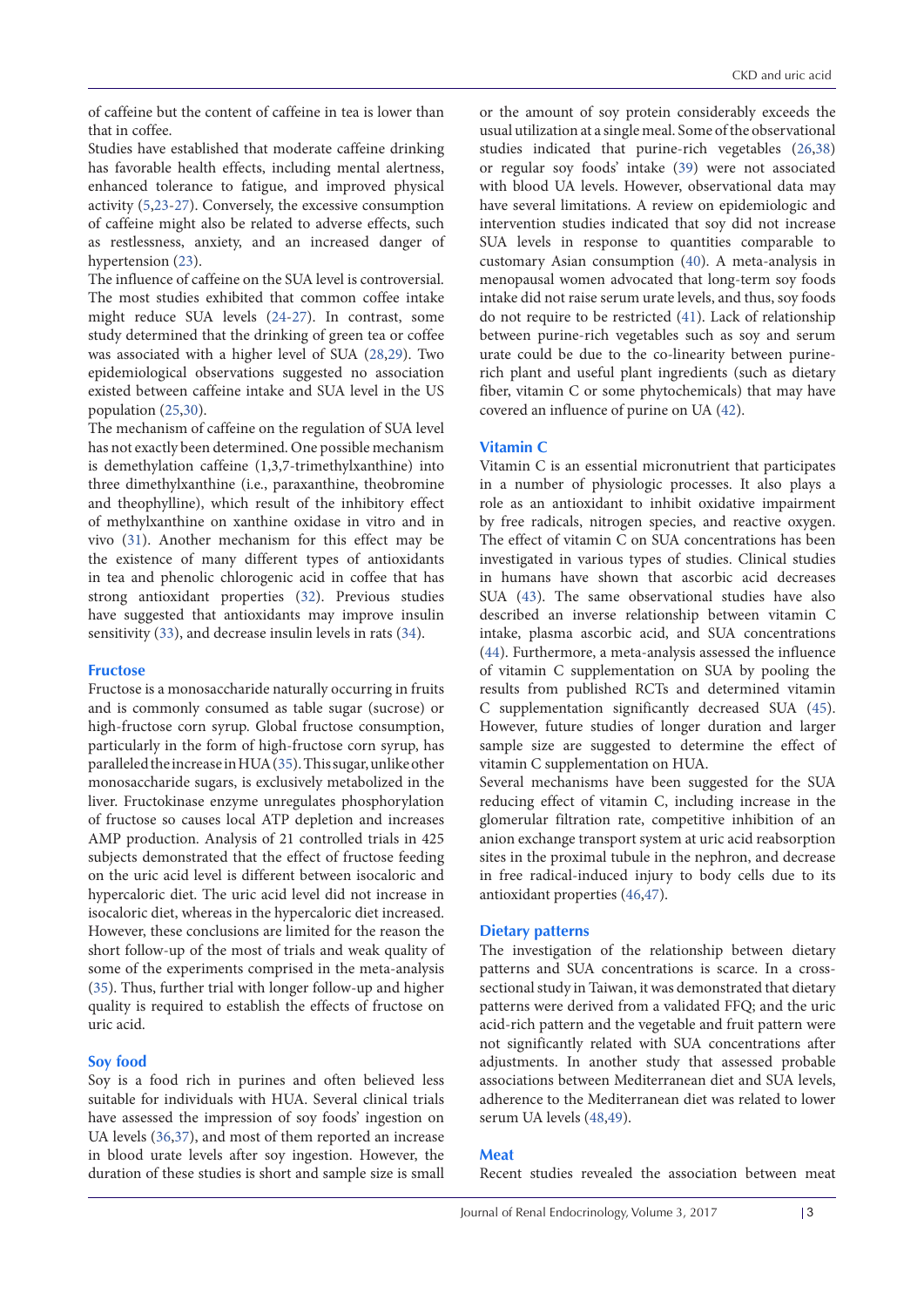intake and seafood intake and higher uric acid level. In one investigation performed in China. The risk of HUA was respectively 26%, 28%, and 34% more in groups with higher consumption of meat, fish, and shellfish. A study from the Third National Health and Nutrition Examination Survey (NHANES-III) that performed on 14 809 participants stated that SUA level was respectively increased 41% and 51% in higher versus the lower quintile for ingestion of meat and seafood [\(50\)](#page-4-29). In a cross-sectional study that was done on 3978 middle-aged men in Shanghai, it was realized that the prevalence of HUA was more in groups with higher animal protein and seafood intake. However, the result of a study in Taiwan showed no association of meat and seafood with HUA ([51\)](#page-4-30).

# **Dairy product**

Numerous studies suggest that there is an inverse relationship between dairy product consumption and SUA levels ([52](#page-4-31)-[54](#page-4-32)). In a recent large prospective study of incident gout among men, they found that higher dairy intake was protective of the risk ([12](#page-3-11)). The study from the NHANES-III suggested that dairy consumption was inversely associated with the SUA level. Ingestion of milk proteins (casein and lactalbumin) has been shown to decrease SUA levels in healthy subjects via the uricosuric effect of these proteins [\(55\)](#page-4-33). In a population-based casecontrol study in Scotland, an inverse association between dairy consumption and plasma urate concentration, especially with skimmed milk and yoghurt was seen. The absenteeism of association between full-fat dairy products and SUA might arise from the effect of saturated fats ([56\)](#page-4-33). The result of a prospective study determined that the risk of gout in men who drank two or more glasses of skim milk per day was 46% fewer as compared with who drank less than one glass per month ([38](#page-4-17)).

Some of the possible mechanisms were suggested for this effect; first, the uricosuric effect of casein and lactalbumin, second promotion renal urate excretion by orotic acid .Third urate-lowering effect of phosphorus, calcium, magnesium, and lactose [\(38,](#page-4-17)[57,](#page-4-34)[58\)](#page-4-35).

# **Conclusion**

A number of studies have found that SUA is a possible risk factor for CKD and dietary factors such as soy foods, vitamin C, and low-fat dairy products decrease SUA and other factors such as caffeine, fructose, and meat increase SUA. Most of the studies done in this regard are epidemiology-based, and controversial. Hence, further trials with higher quality are suggested to establish the effects of these factors on uric acid and CKD.

#### **Author's contribution**

MK was the single author of the manuscript.

### **Conflicts of interest**

The author declared no competing interests**.** 

#### **Ethical considerations**

The author of this manuscript declares that he has followed the ethical requirements for this communication. Also, Ethical issues (including plagiarism, data fabrication, double publication) have been completely observed by the author.

#### **Funding/Support**  None.

#### **References**

- <span id="page-3-0"></span>1. Prasad Sah OS, Qing YX. Associations between hyperuricemia and chronic kidney disease: a review. Nephrourol Mon. 2015;7:e27233.
- <span id="page-3-1"></span>2. Li L, Yang C, Zhao y, Zeng x, Liu F, Fu P. Is hyperuricemia an independent risk factor for new-onset chronic kidney disease? A systematic review and meta-analysis based on observational cohort studies. BMC Nephrol. 2014;15:122.
- <span id="page-3-2"></span>3. Maiuolo J, Oppedisano F, Gratteri S, Muscoli C, Mollace V. Regulation of uric acid metabolism and excretion. Int J Cardiol. 2016;213:8-14.
- <span id="page-3-3"></span>4. Anzai N, Jutabha P, Amonpatumrat-Takahashi S, Sakurai H. Recent advances in renal urate transport: characterization of candidate transporters indicated by genome-wide association studies. Clin Exp Nephrol. 2012;16:89-95.
- <span id="page-3-4"></span>5. Chuang S-Y, Chen J-H, Yeh W-T, Wu C-C, Pan W-H. Hyperuricemia and increased risk of ischemic heart disease in a large Chinese cohort. Int J Cardiol. 2012;154:316-21.
- <span id="page-3-5"></span>6. Ahmadzadeh A, Jalali A, Assar S, Khalilian H, Zandian K, Pedram M. Renal tubular dysfunction in pediatric patients with beta-thalassemia major. Saudi J Kidney Dis Transpl. 2011;22:497-500.
- <span id="page-3-6"></span>7. Giapros V, Tsoni C, Challa A, Cholevas V, Argyropoulou M, Papadopoulou F, et al. Renal function and kidney length in preterm infants with nephrocalcinosis: a longitudinal study. Pediatr Nephrol. 2011;26:1873-80.
- <span id="page-3-7"></span>8. Weiner DE, Tighiouart H, Elsayed EF, Griffith JL, Salem DN, Levey AS. Uric acid and incident kidney disease in the community. Clin J Am Soc Nephrol. 2008;19:1204-11.
- <span id="page-3-8"></span>9. Chang YH, Lei CC, Lin KC, Chang DM, Hsieh CH, Lee YJ. Serum uric acid level as an indicator for CKD regression and progression in patients with type 2 diabetes mellitus-a 4.6 year cohort study. Diabetes Metab Res Rev. 2016;32:557-64.
- <span id="page-3-9"></span>10. Kuriyama S, Maruyama Y, Nishio S, Takahashi Y, Kidoguchi S, Kobayashi C, et al. Serum uric acid and the incidence of CKD and hypertension. Clin Exp Nephrol. 2015;19:1127-34.
- <span id="page-3-10"></span>11. Zoppini G, Targher G, Chonchol M, Ortalda V, Abaterusso C, Pichiri I, et al. Serum uric acid levels and incident chronic kidney disease in patients with type 2 diabetes and preserved kidney function. Diabetes care. 2012;35:99-104.
- <span id="page-3-11"></span>12. Levy GD, Rashid N, Niu F, Cheetham TC. Effect of uratelowering therapies on renal disease progression in patients with hyperuricemia. J Rheumatol. 2014;41:955-62.
- <span id="page-3-12"></span>13. Obermayr RP, Temml C, Gutjahr G, Knechtelsdorfer M, Oberbauer R, Klauser-Braun R. Elevated uric acid increases the risk for kidney disease. Clin J Am Soc Nephrol. 2008;19:2407- 13.
- <span id="page-3-13"></span>14. Yu K-H, Kuo C-F, Luo S-F, See L-C, Chou I-J, Chang H-C, et al. Risk of end-stage renal disease associated with gout: a nationwide population study. Arthritis Res Ther. 2012;14:R83.
- <span id="page-3-14"></span>15. Siu YP, Leung KT, Tong MKH, Kwan TH. Use of allopurinol in slowing the progression of renal disease through its ability to lower serum uric acid level. Am J Kidney Dis. 2006;47:51-9.
- <span id="page-3-15"></span>16. Borghi C, Rosei EA, Bardin T, Dawson J, Dominiczak A, Kielstein JT, et al. Serum uric acid and the risk of cardiovascular and renal disease. J Hypertens. 2015;33:1729-41.
- <span id="page-3-16"></span>17. Johnson RJ, Lanaspa MA, Gaucher EA. Uric acid: a danger signal from the RNA world that may have a role in the epidemic of obesity, metabolic syndrome, and cardiorenal disease: evolutionary considerations. Semin Nephrol. 2011;31:394-9.
- 18. Snyder S, Pendergraph B. Detection and evaluation of chronic kidney disease. Am Fam Physician. 2005;72:1723-32.
- <span id="page-3-17"></span>19. Toyama T, Furuichi K, Shimizu M, Hara A, Iwata Y, Sakai N, et al. Relationship between serum uric acid levels and chronic kidney disease in a japanese cohort with normal or mildly reduced kidney function. PloS one. 2015;10:e0137449.
- <span id="page-3-18"></span>20. Kang D-H, Park S-K, Lee I-K, Johnson RJ. Uric acid–induced